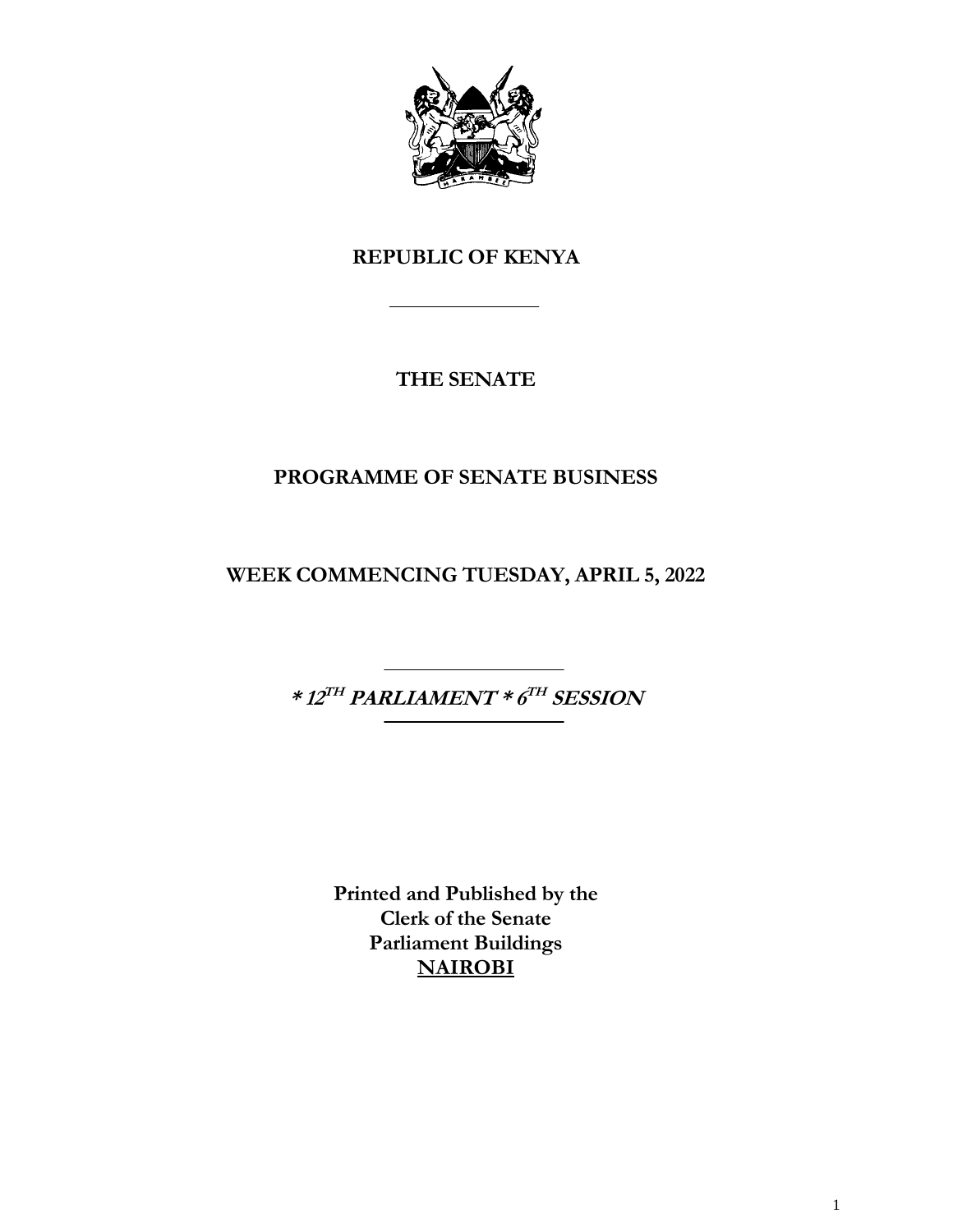**REF: SBC/WP/2022/VOL.1/ (08)** 

**Clerk's Chambers The Senate Parliament Buildings NAIROBI**

 1  $1<sup>st</sup>$  April, 2022

#### **REPUBLIC OF KENYA**

#### **THE SENATE**

#### **TWELFTH PARLIAMENT (SIXTH SESSION)**

#### **PROGRAMME OF SENATE BUSINESS FOR THE WEEK COMMENCING TUESDAY, APRIL 5, 2022**

**TUESDAY** 5/04/2022 **Communication from the Chair, Messages, Petitions, Papers, Notices of Motion, Statements, Motions and Bills**

### **A. \*\*\*THE LANDLORD AND TENANT BILL (NATIONAL ASSEMBLY BILLS NO. 3 OF 2021)**

(The Senate Majority Leader)

*(Second Reading)*

(Resumption of debate interrupted on Wednesday,  $23<sup>d</sup>$  February, 2022-**Morning Sitting) (Division)**

### **B. \*THE PERSONS WITH DISABILITIES (AMENDMENT) BILL (SENATE BILLS NO. 29 OF 2020)**

(Sen. Aaron Cheruiyot, MP and Sen. (Dr) Isaac Mwaura, MP)

#### *(Second Reading)*

#### **(Resumption of debate interrupted on Thursday, 10 th March, 2022) (Division)**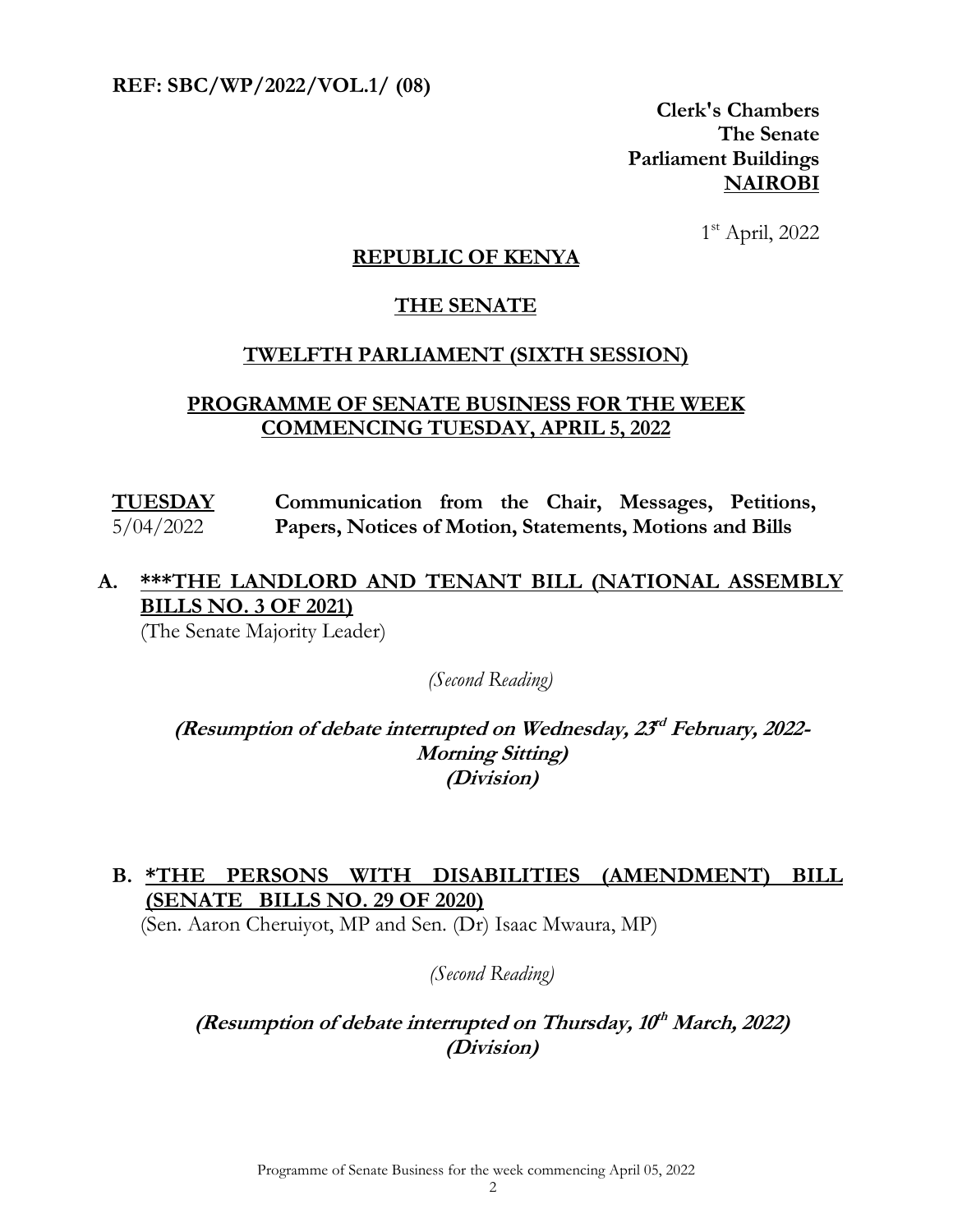## **C. \*THE ELECTION CAMPAIGN FINANCING (AMENDMENT) BILL (SENATE BILLS NO. 51 OF 2021)**

(Sen. Ledama Olekina, MP)

*(Second Reading)*

#### **(Resumption of debate interrupted on Wednesday, 23 rd March, 2022) (Division)**

#### **D. \*THE EMPLOYMENT (AMENDMENT) BILL (SENATE BILLS NO. 54 OF 2021)**

(Sen. Samson Cherarkey, MP)

*(Second Reading)*

#### **(Resumption of debate interrupted on Wednesday, 30 th March, 2022) (Division)**

#### **E. \*\*THE COTTON INDUSTRY DEVELOPMENT BILL (SENATE BILLS NO. 55 OF 2021)**

(Chairperson, Standing Committee on Agriculture, Livestock and Fisheries)

### *(Second Reading)* (Resumption of debate interrupted on Thursday, 3f<sup>t</sup> March, 2022) **(Division)**

**F. MOTION - ADOPTION OF REPORTS OF THE SESSIONAL COMMITTEE ON COUNTY PUBLIC ACCOUNTS AND INVESTMENTS ON CONSIDERATION OF THE REPORTS BY THE AUDITOR GENERAL ON THE FINANCIAL STATEMENTS OF VARIOUS COUNTY EXECUTIVES FOR FINANCIAL YEAR 2018/2019** (Chairperson, Sessional Committee on County Public Accounts and Investments)

**THAT,** the Senate adopts the Report of the Sessional Committee on County Public Accounts and Investments on consideration of the Reports by the Auditor General on the Financial Statements of the following County Executives for the Financial Year 2018/2019- Embu; Homa-Bay; Kericho; Kilifi; Kirinyaga; Kisii; Kwale; Machakos; Mombasa; Nandi; Baringo; Bomet; Garissa; Kajiado; and West Pokot as contained in Volume 1 of the Report and the following County Executives- Isiolo; Kakamega; Kisumu; Laikipia; Mandera; Marsabit; Nakuru; Narok; Nyandarua; Samburu; Taita Taveta; Trans-Nzoia; Uasin- Gishu; Vihiga; and Wajir, as contained in Volume 2 of the Report , Laid on the Table of the Senate on Thursday 2<sup>nd</sup> December, 2021.

## **(Resumption of debate interrupted on Tuesday, 8 th March, 2022) (Division)**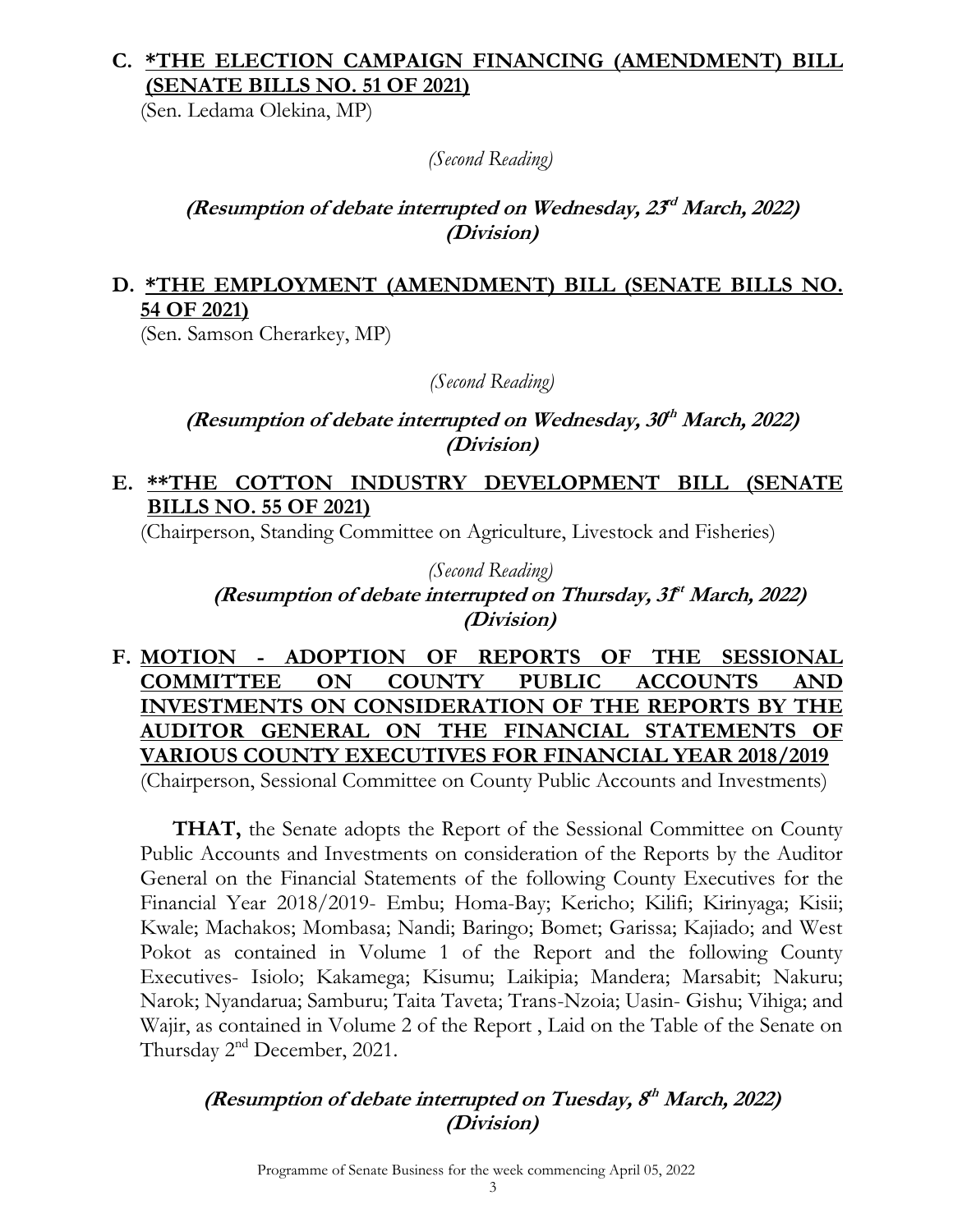### **G. MOTION - ADOPTION OF THE REPORT OF THE STANDING COMMITTEE ON HEALTH ON THE SPECIAL AUDIT REPORT ON UTILIZATION OF COVID-19 FUNDS BY TWENTY EIGHT (28) COUNTY GOVERNMENTS**

(The Chairperson, Standing Committee on Health)

**THAT,** the Senate adopts the Report of the Standing Committee on Health on the special audit report on utilization of COVID-19 funds by twenty eight (28) county governments, laid on the Table of the Senate on Wednesday, 9th February, 2022.

### **(Resumption of debate interrupted on Wednesday, 23 rd March, 2022) (Division)**

#### **H.COMMITTEE OF THE WHOLE \*\*THE INTERGOVERNMENTAL RELATIONS (AMENDMENT) BILL (SENATE BILLS NO. 37 OF 2021)**

(The Chairperson, Standing Committee on Devolution and Intergovernmental Relations)

### (Resumption of debate interrupted on Wednesday,  $22^{nd}$ December, 2021 – **Morning Sitting)**

**(Division)**

### **I. COMMITTEE OF THE WHOLE \*THE LAW OF SUCCESSION (AMENDMENT) BILL, (SENATE BILLS NO. 15 OF 2021)**

(Sen. Abshiro Halake, MP)

(Resumption of debate interrupted on Wednesday,  $2^{nd}$  March, 2022 – Morning **Sitting) (Division)**

**J. COMMITTEE OF THE WHOLE \*THE PRESERVATION OF HUMAN DIGNITY AND ENFORCEMENT OF ECONOMIC AND SOCIAL RIGHTS BILL (SENATE BILLS NO. 21 OF 2021)** 

(Sen. Abshiro Halake, MP)

#### (Resumption of debate interrupted on Wednesday,  $2^{nd}$  March, 2022 – Morning **Sitting) (Division)**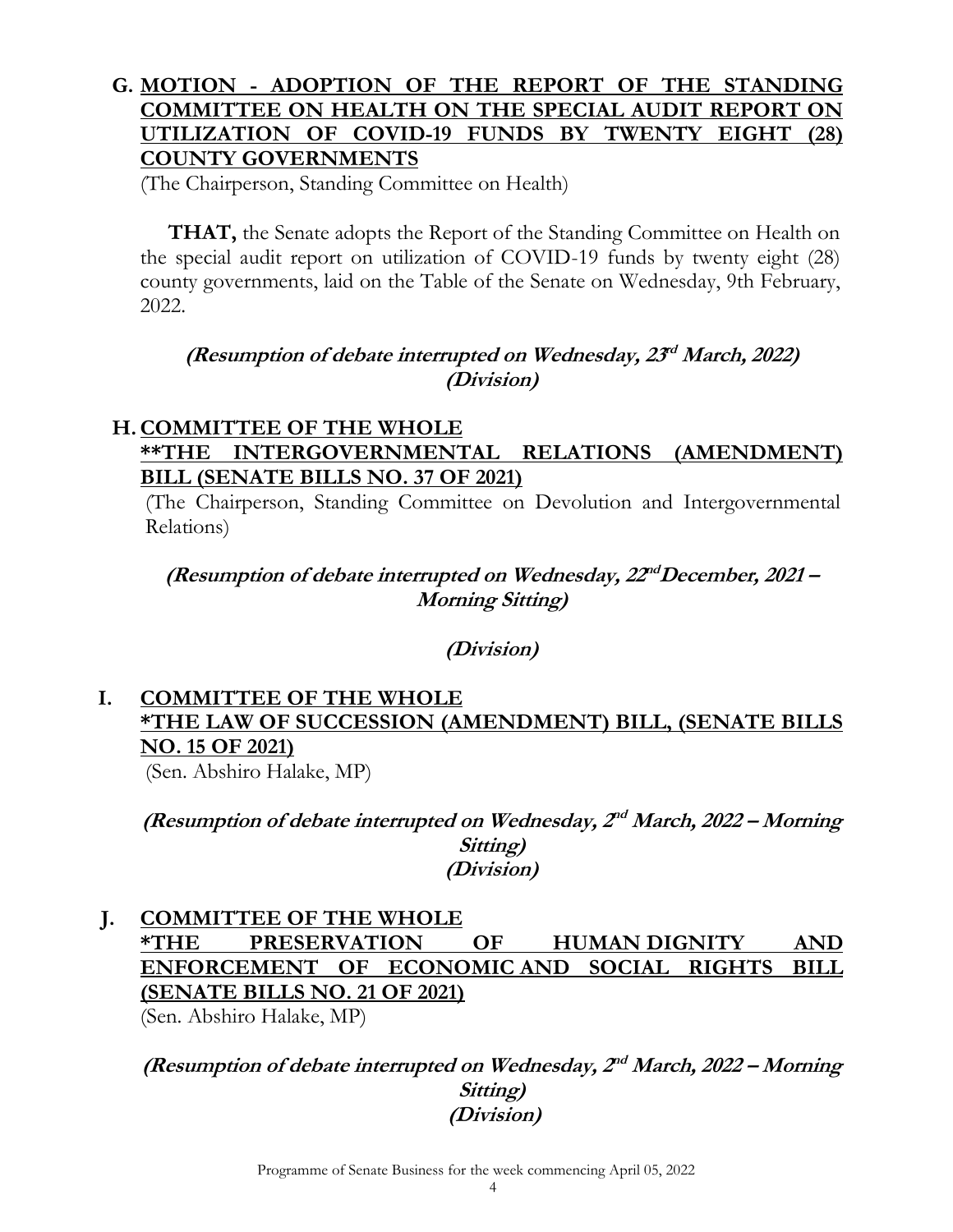## **K. COMMITTEE OF THE WHOLE \*THE LIFESTYLE AUDIT BILL (SENATE BILLS NO. 36 OF 2021)**

(Sen. (CPA). Farhiya Haji, MP)

### (Resumption of debate interrupted on Tuesday,  $f<sup>t</sup>$  March, 2022) **(Division)**

## **L. COMMITTEE OF THE WHOLE \*THE SPECIAL NEEDS EDUCATION BILL (SENATE BILLS NO. 44 OF 2021)**

(Sen. (Dr.) Getrude Musuruve and Sen. (Prof.) Margaret Kamar, MP)

#### (Resumption of debate interrupted on Wednesday,  $2^{nd}$  March, 2022 – Morning **Sitting) (Division)**

## **M. \*THE SUGAR BILL (NATIONAL ASSEMBLY BILLS NO. 68 OF 2019)** (The Senate Majority Leader)

*(Second Reading)*

# **N. COMMITTEE OF THE WHOLE \*THE ELECTIONS (AMENDMENT) (NO. 3) BILL (SENATE BILLS NO. 48 OF 2021)**

(Sen. (Eng.) Ephraim Maina, MP)

## **O. COMMITTEE OF THE WHOLE \*\*\*THE IRRIGATION (AMENDMENT) BILL (NATIONAL ASSEMBLY BILLS NO. 12 OF 2021)**

(The Senate Majority Leader)

### **P. Any Other Business**

**WEDNESDAY**  06/04/2022 **Communication from the Chair, Messages, Petitions, Papers, Notices of Motion, Statements, Motions, Bills and**  any other Business not concluded on Tuesday, 5<sup>th</sup> April, **2022.** 

### **A. COMMITTEE OF THE WHOLE \*\*THE STREET VENDORS (PROTECTION OF LIVELIHOOD) BILL (SENATE BILLS NO. 7 OF 2021)**

(Chairperson, Standing Committee on Tourism, Trade and Industrialization)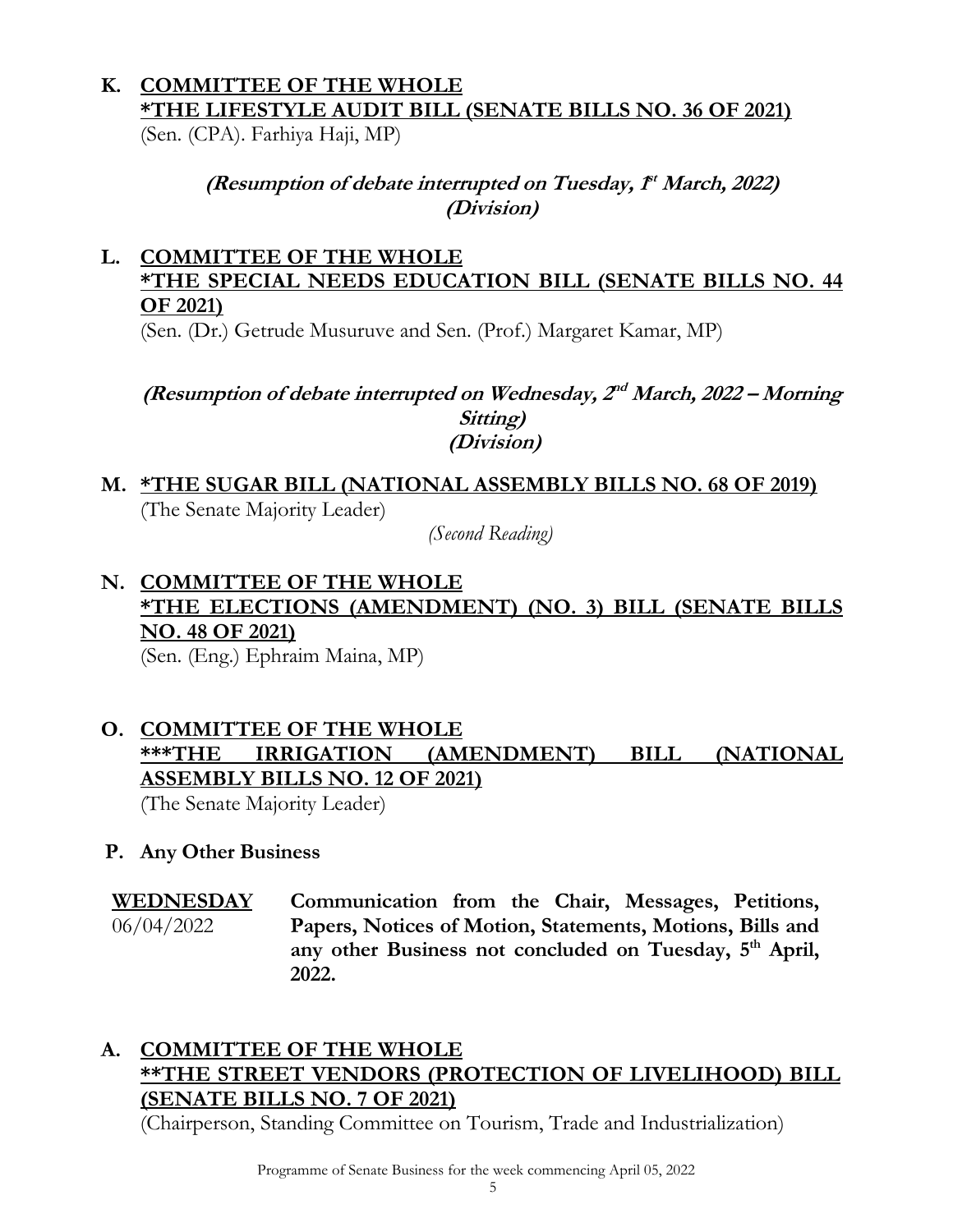### **B. COMMITTEES OF THE WHOLE \*THE KENYA MEDICAL SUPPLIES AUTHORITY (AMENDMENT) BILL (SENATE BILLS NO. 53 OF 2021)**

(Sen. Naomi Shiyonga, MP)

#### **C. Any Other Business**

**THURSDAY**  07/04/2022 **Communication from the Chair, Messages, Petitions, Papers, Notices of Motion, Statements, Motions, Bills and any other Business not concluded on Wednesday, 6 th April, 2022.**

#### **A. COMMITTEE OF THE WHOLE** \***THE COUNTY RESOURCE DEVELOPMENT BILL (SENATE BILLS NO. 45 OF 2021)**

(Sen. Rose Nyamunga, MP)

## **B. COMMITTEE OF THE WHOLE \*THE COMMUNITY GROUPS REGISTRATION BILL (NATIONAL ASSEMBLY BILLS NO. 20 OF 2021)**

(The Senate Majority Leader)

#### **C. MOTION – ADJOURNMENT OF THE SENATE**

(The Senate Majority Leader)

**THAT**, pursuant to Standing Orders 28 and 29, the Senate do adjourn until Tuesday,  $26^{th}$  April, 2022.

#### **D. Any Other Business**

**TUESDAY**  26/04/2022

**Communication from the Chair, Messages, Petitions, Papers, Notices of Motion, Statements, Motions, Bills and any other Business not concluded on Thursday, 31st March, 2022.** 

### **A. \*THE CONSTITUTION OF KENYA (AMENDMENT) BILL (SENATE BILLS NO. 46 OF 2021)**

(Sen. Enoch Wambua, MP)

*(Second Reading)*